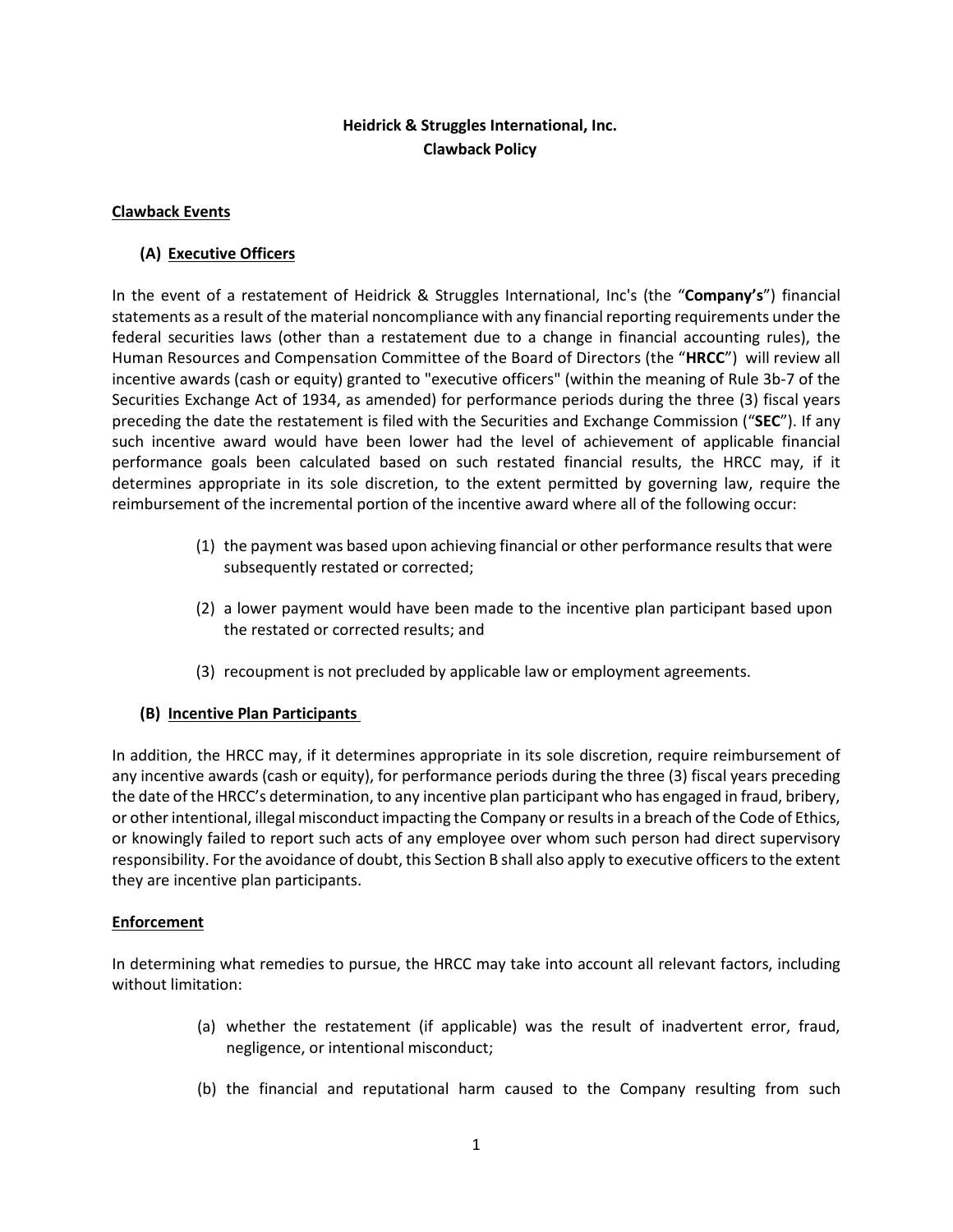restatement or misconduct;

- (c) the likelihood of success in taking action under this Policy relative to the effort involved (*e.g.*, the expense of recovering the compensation does not exceed the amount recovered);
- (d) any pending or threatened legal proceedings relating to any acts or omissions giving rise, directly or indirectly, to the financial statements, and any actual or anticipated resolution;
- (e) whether taking action under this Policy may prejudice the Company's interests in any way; and
- (f) the tax consequences to the Company of taking action under this Policy.

In exercising its business judgment under this policy, the HRCC may consider any other factors it deems relevant to the determination. Compensation awarded or paid based on miscalculation of a performance measure result will also be subject to reimbursement under any other law or regulation that the HRCC determines, in its discretion, is applicable.

This Policy may be enforced by reducing or cancelling outstanding and future annual and long-term incentive compensation or equity awards and by legal process asserting a claim for repayment. In addition, the HRCC may take such other action to enforce the employee's obligations to the Company as it may deem appropriate in view of all the facts surrounding the particular case. Finally, for any reimbursement required under this Policy as a result of an employee's misconduct, before taking action under this Policy, the HRCC shall provide the applicable employee written notice and the opportunity to be heard, at a meeting of the HRCC (which may be in-person or telephonic, as determined by the HRCC).

The HRCC shall make all determinations regarding the application and operation of this Policy in its sole discretion, and all such determinations shall be final and binding.

### **Non-Exclusive**

This Policy is in addition to any and all other rights the Company may have to pursue remedies against an employee or former employee for misconduct in the course of employment by the Company, all of which are expressly retained by the Company. Any right of recovery under this Policy is in addition to, and not in lieu of, any other remedies or rights of recovery that may be available to the Company pursuant to the terms of any similar policy in any employment agreement, equity award agreement, orsimilar agreement or any other legal remedies available to the Company.

### **Change in Control**

The right of the HRCC to assert a recoupment claim under this Policy shall not survive the occurrence of a change in control of the Company as defined in the relevant incentive compensation plan.

### **Amendment or Termination**

The HRCC may amend or terminate this Policy from time to time in its discretion, including as required to comply with the rules of the SEC and the Nasdaq Stock Market implementing Section 954 of the Dodd